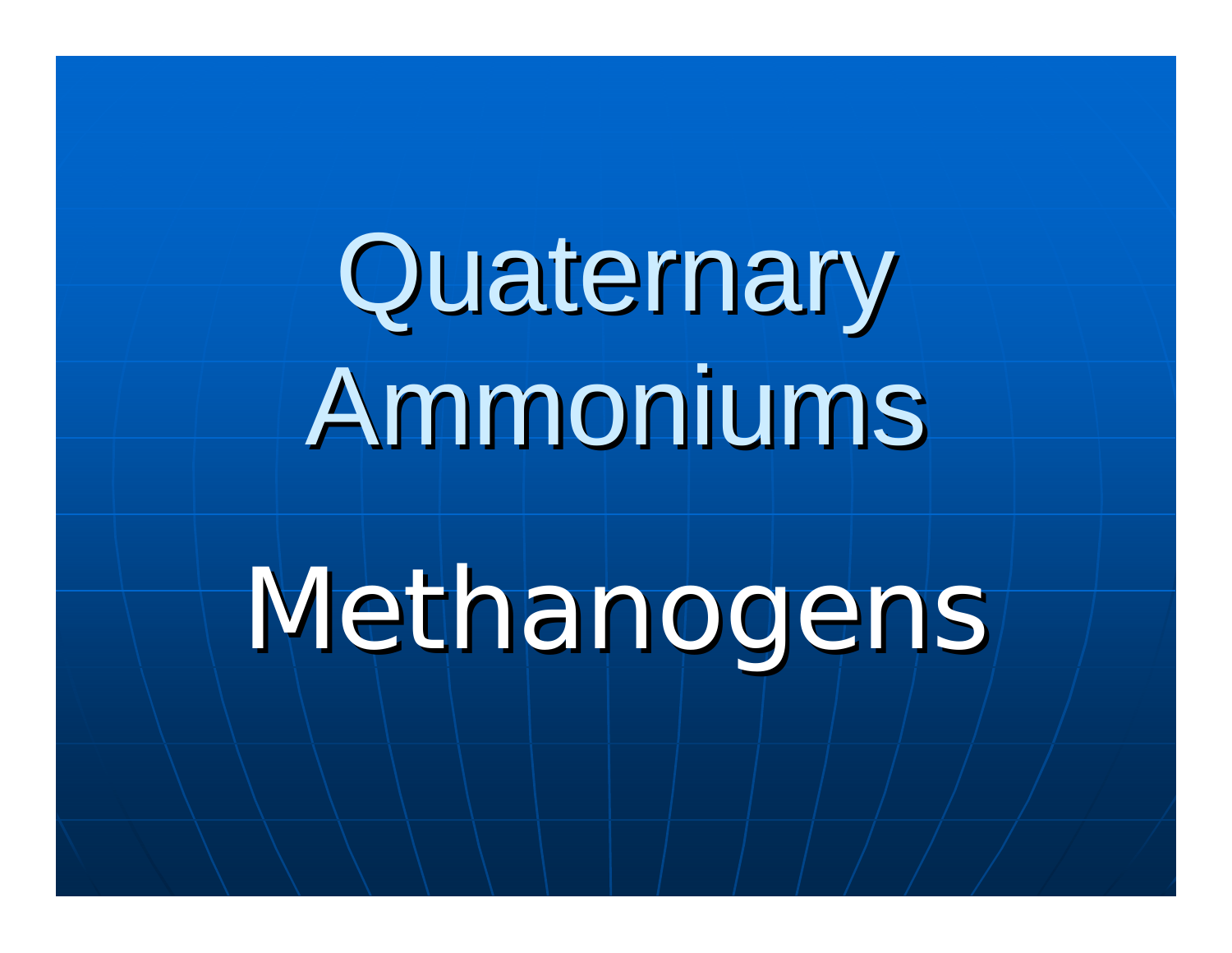## "QUATS"

**Found in cleanup chemicals Longer lifespan and doesn't have the Longer lifespan and doesn't have the** "bleach" odor **Strong cationic charge Exercicentrates in sludge Methanogens stop producing** methane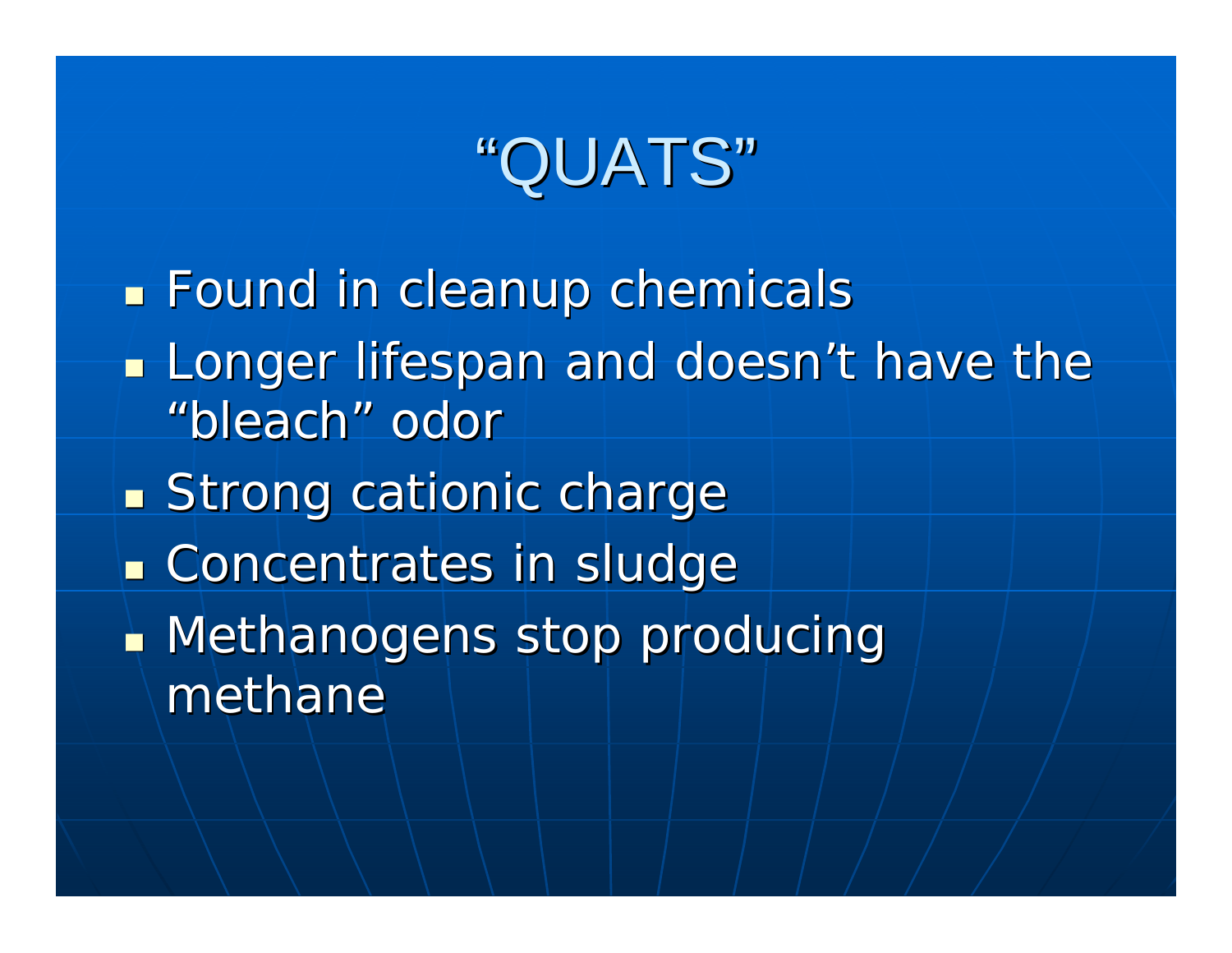Treatment options for "Quats"

**Use lower dosage of <20ppm L** Use Quat Lock

**Quat Lock is a surfactant Prevents Quats from binding** (Locking) up in the anaerobic sludge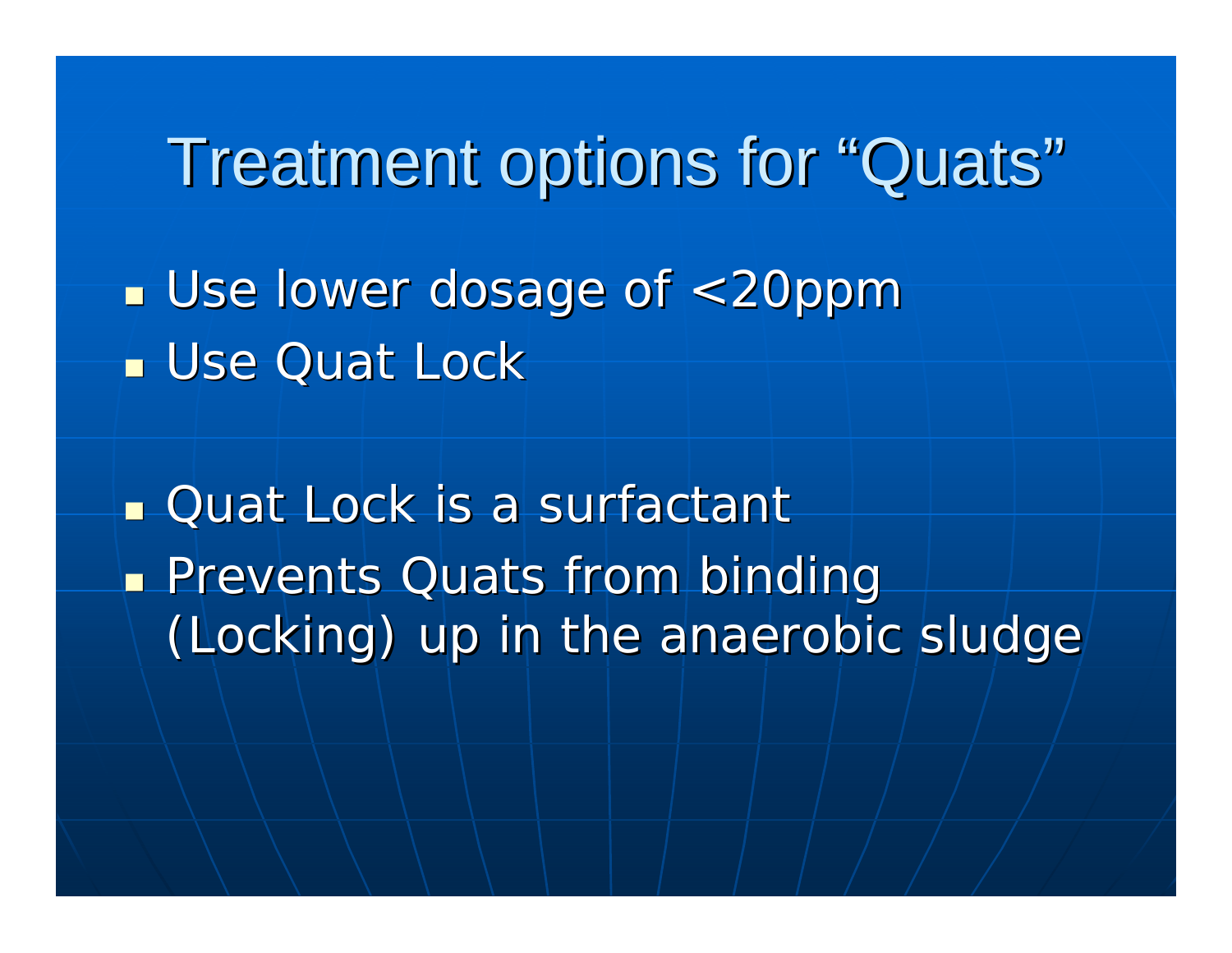## What to do with Quats

**1st Determine how much quat using** Hach total quats colorimeter test **Apply Quat Lock or Quat Lock 41 u** Use low and high range detergent test to determine correct dosage  $\blacksquare$  Use Hach total test. Raw influent/ minus anaerobic influent = "Free $\,$ Quats"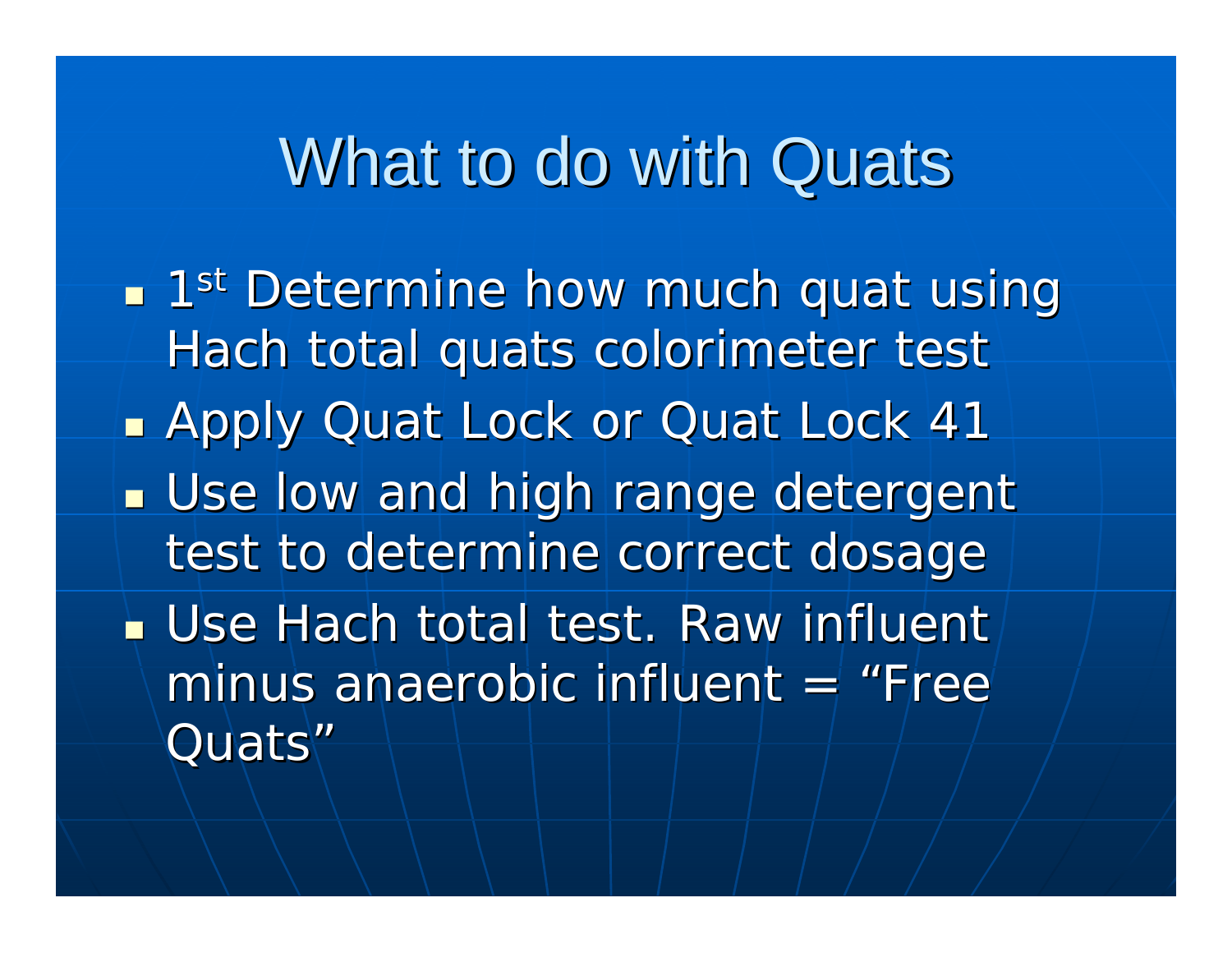## How much Quat Lock is needed

- 1gallon QL41 to "lock up" 2gallons of quats sanitizer.
- **u** Use detergent test
- Best results using 250ppm QL41 (detergent) (detergent)
- High range for influent to lagoon
- $\blacksquare$  Low range for anaerobic effluent. Looking for a 10ppm Quat Lock residual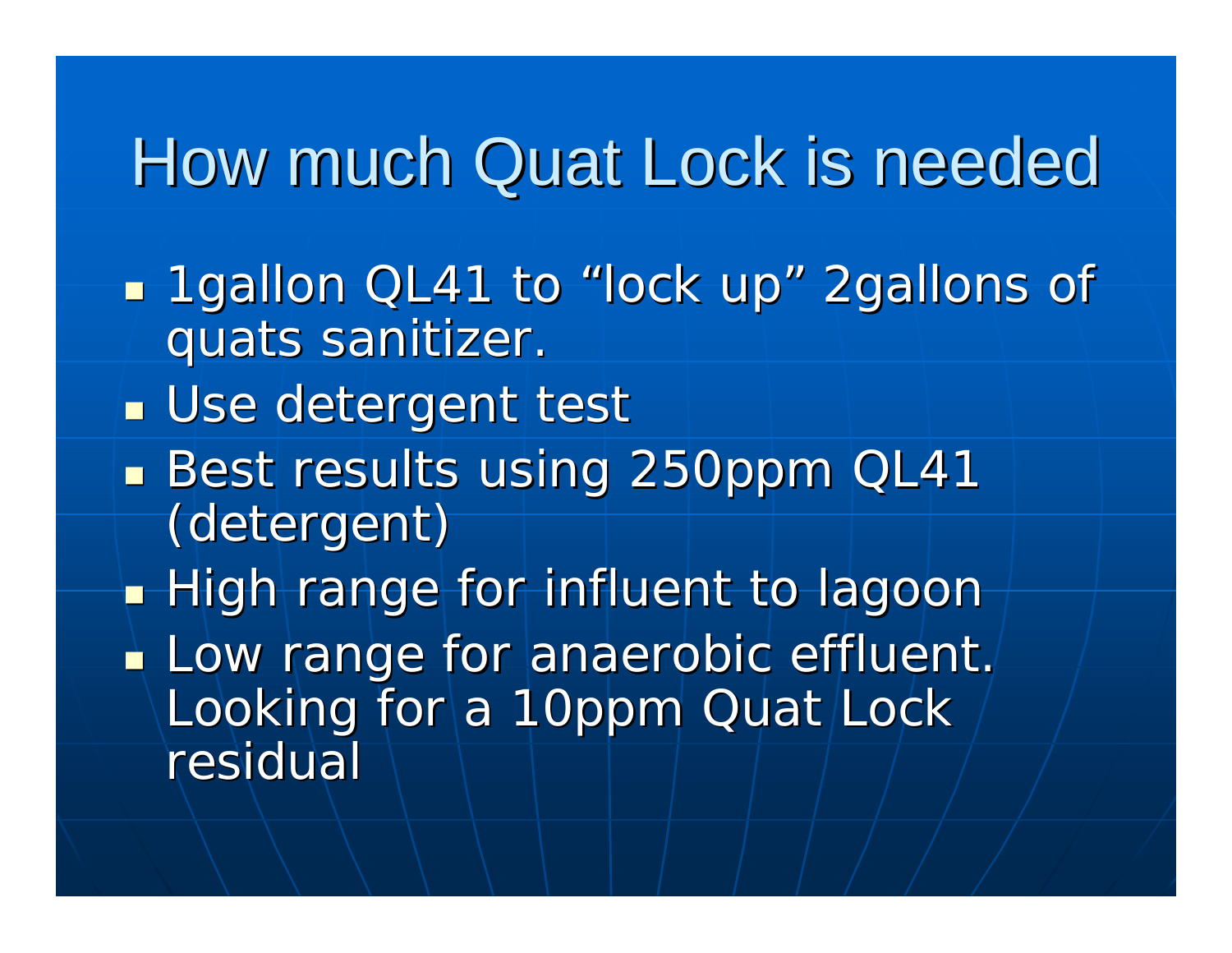# 250ppm Quat Lock 250ppm Quat Lock

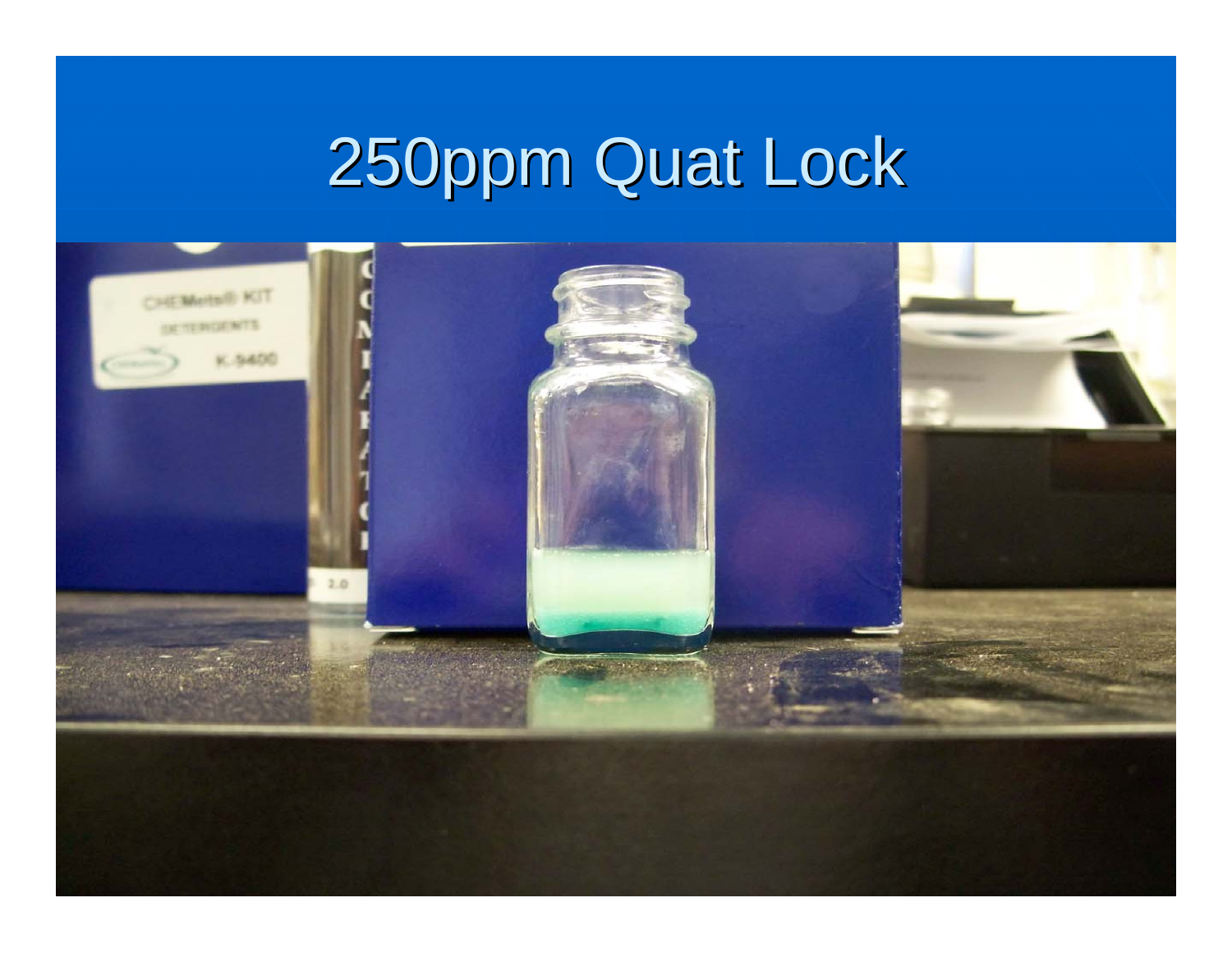## CHEMets Detergent Test Kit

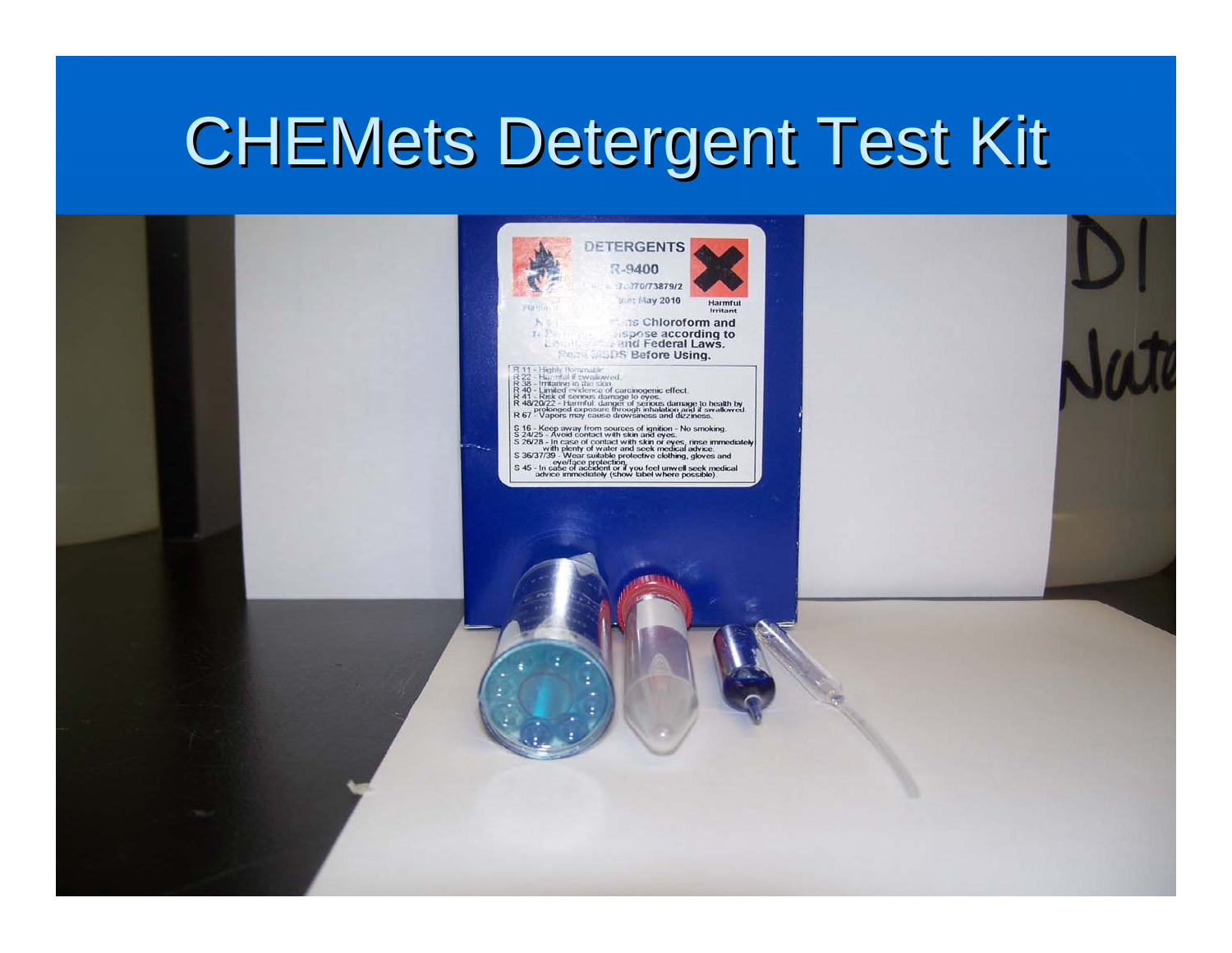|               | <b>SS 4Quat Purchasing Records</b> | Bio-gas Burned |                  |  |
|---------------|------------------------------------|----------------|------------------|--|
|               | Gallons                            | Cu.Ft.         |                  |  |
| May-07        | 4,400                              |                |                  |  |
| $Jun-07$      | 3,575                              |                |                  |  |
| <b>Jul-07</b> | 4,400                              |                |                  |  |
| Aug-07        | 3,575                              |                |                  |  |
| Sep-07        | 3,300                              |                |                  |  |
| Oct-07        | 4,400                              |                |                  |  |
| Nov-07        | 4,400                              |                |                  |  |
| Dec-07        | 4,340                              |                |                  |  |
| Jan-08        | 3,850                              |                |                  |  |
| Feb-08        | 4,125                              |                |                  |  |
| Mar-08        | 2,810                              | 12,102,000     |                  |  |
| Apr-08        | 4,400                              | 14,358,000     |                  |  |
| $May-08$      | 3,300                              | 9,603,668      |                  |  |
| <b>Jun-08</b> | 3,025                              | 14,512,045     |                  |  |
| <b>Jul-08</b> | 4,950                              | 12,489,692     |                  |  |
| Aug-08        | 3,300                              | 8,321,276      |                  |  |
| Sep-08        | 4,125                              | 8,675,304      |                  |  |
| Oct-08        | 5,775                              | 11,254,140     |                  |  |
| <b>Nov-08</b> | 3,577                              | 12,323,456     |                  |  |
| Dec-08        | 5,225                              | 9,029,352      |                  |  |
| Jan-09        | 5,775                              | 8,732,636      |                  |  |
| Feb-09        | 6,050                              | 6,832,536      |                  |  |
| Mar-09        | 6,875                              | 7,088,824      |                  |  |
| Apr-09        | 6,050                              | 1,780,216      |                  |  |
| May-09        | 5,500                              | 2,656,048      |                  |  |
| <b>Jun-09</b> | 5,500                              | 4,959,952      |                  |  |
| <b>Jul-09</b> | 4,950                              | 4,920,000      | <b>Estimated</b> |  |
|               |                                    |                |                  |  |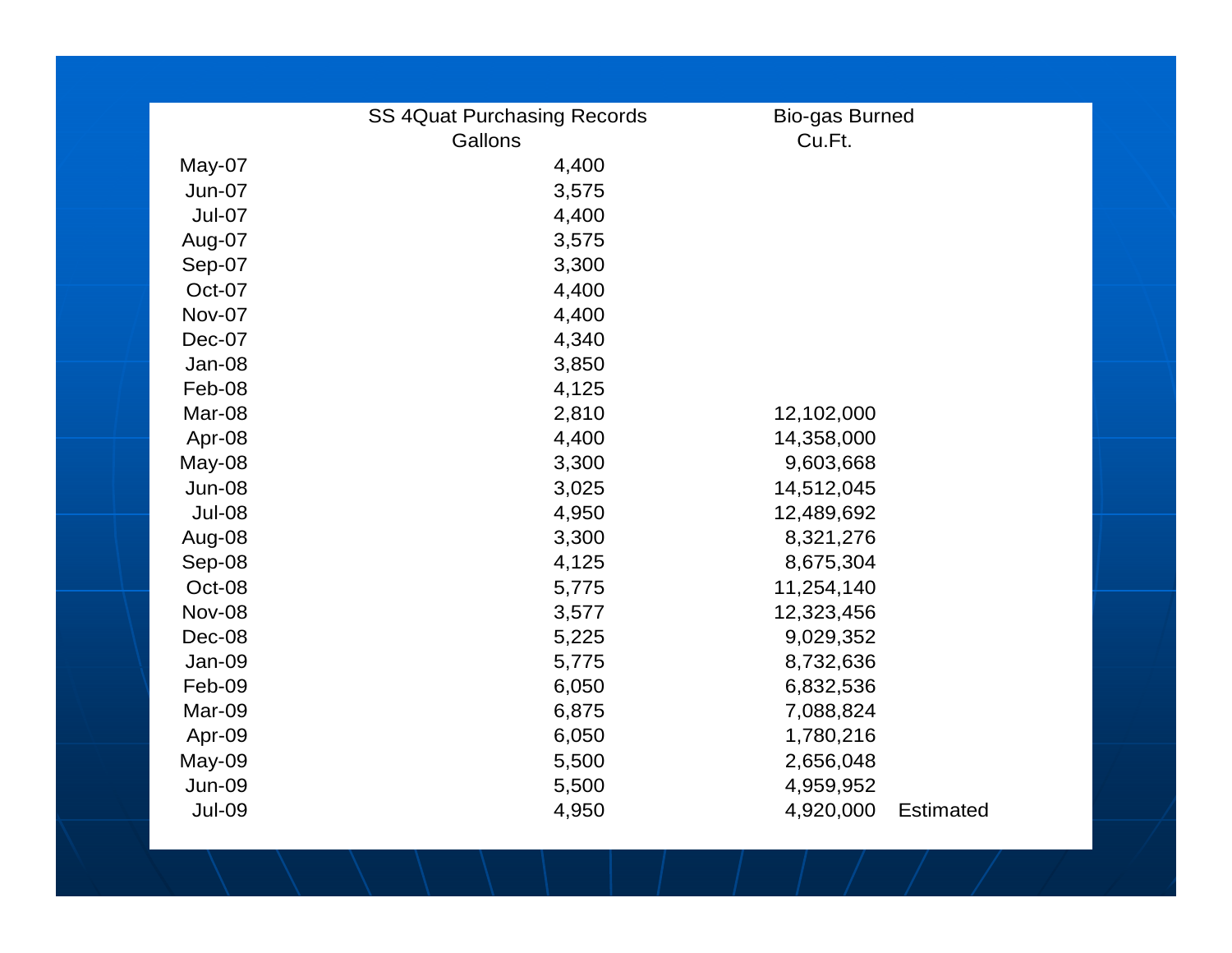|               | <b>Bulk Bleach- Prochlor Usage (Gallons)</b> | <b>Complete Foam Usage (Gallons)</b> |
|---------------|----------------------------------------------|--------------------------------------|
| May-07        | 7,600                                        | 8,000                                |
| <b>Jun-07</b> | 7,773                                        | 4,000                                |
| <b>Jul-07</b> | 3,833                                        | 4,000                                |
| Aug-07        | 7,589                                        | 8,000                                |
| Sep-07        | 3,888                                        | 8,000                                |
| Oct-07        | 7,717                                        | $\mathbf 0$                          |
| Nov-07        | 7,313                                        | 12,000                               |
| Dec-07        | 7,723                                        | 4,000                                |
| Jan-08        | 7,698                                        | 8,000                                |
| Feb-08        | 7,621                                        | 8,000                                |
| Mar-08        | 3,862                                        | 4,000                                |
| Apr-08        | 3,859                                        | 8,000                                |
| May-08        | 7,555                                        | 4,000                                |
| <b>Jun-08</b> | 3,778                                        | 4,000                                |
| <b>Jul-08</b> | 8,075                                        | 8,000                                |
| Aug-08        | 3,683                                        | 8,000                                |
| Sep-08        | 7,649                                        | 8,000                                |
| Oct-08        | 7,603                                        | 4,000                                |
| <b>Nov-08</b> | 3,800                                        | 8,000                                |
| Dec-08        | 7,643                                        | 8,000                                |
| Jan-09        | 3,319                                        | 4,000                                |
| Feb-09        | 3,800                                        | $\mathbf 0$                          |
| Mar-09        | 7,459                                        | $\mathbf 0$                          |
| Apr-09        | 3,942                                        | $\boldsymbol{0}$                     |
| May-09        | 3,717                                        | $\mathbf 0$                          |
| <b>Jun-09</b> | 7,808                                        | $\boldsymbol{0}$                     |
| <b>Jul-09</b> | 3,801                                        | $\mathbf 0$                          |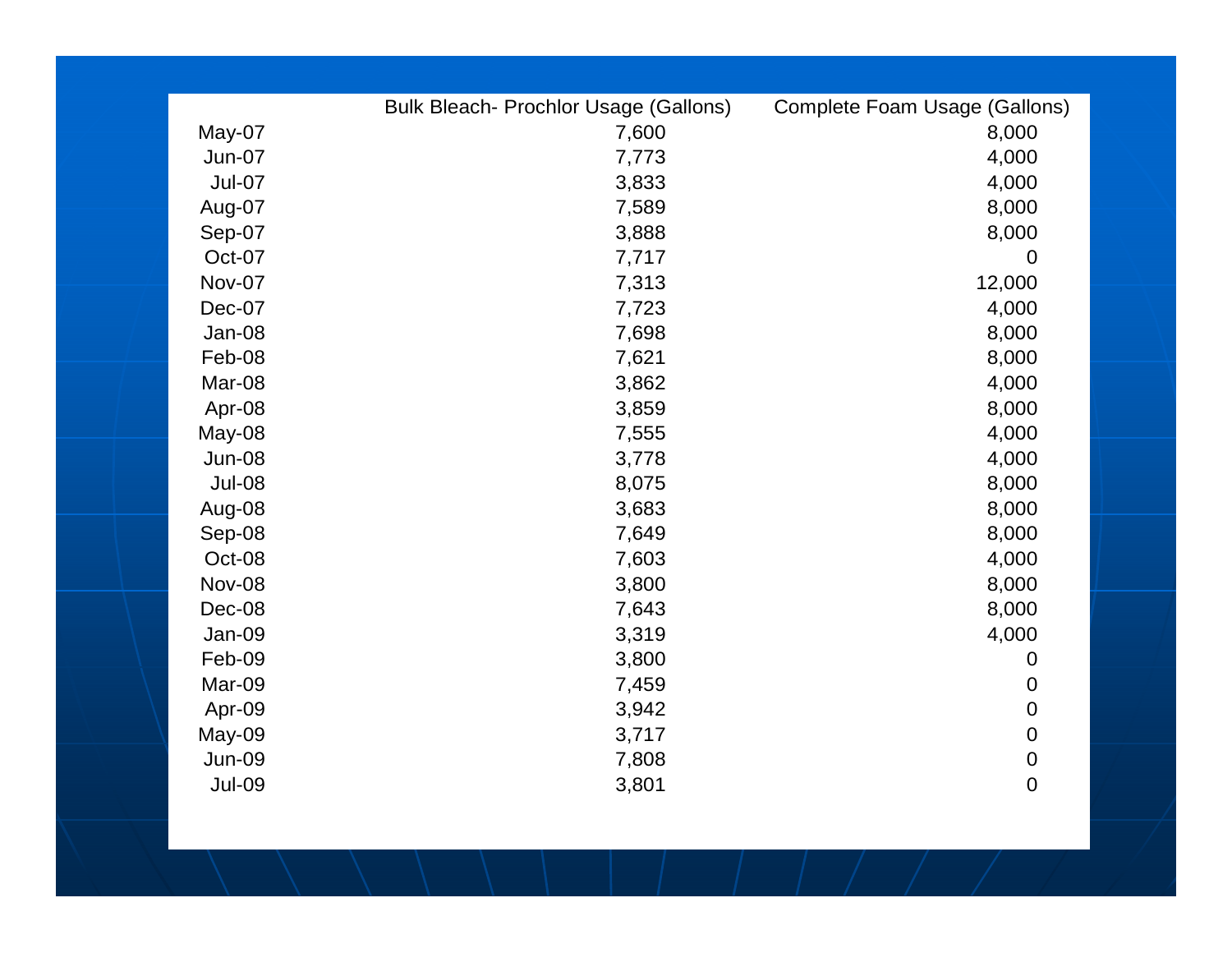#### **John Morrell & Co. Waste Water**

### **Quaternary Ammonium Testing**

: Values as total quaternary ammonium compounds

| Influent<br>Grab<br>mg/l | <b>DAF Effluent</b><br>Grab<br>mg/l | <b>City Sample</b><br>Composite<br>mg/l | <b>City Flow</b><br><b>GPM</b> | <b>KO Quat</b><br><b>Killer Usage</b><br>Gallons |          |
|--------------------------|-------------------------------------|-----------------------------------------|--------------------------------|--------------------------------------------------|----------|
| 23.6                     |                                     |                                         | $\mathbf O$                    | 75                                               |          |
| 24.5                     |                                     |                                         |                                |                                                  |          |
| 24                       |                                     |                                         |                                |                                                  |          |
| 16.6                     |                                     |                                         | ${\bf O}$                      | 75                                               |          |
| 19.4                     |                                     |                                         | ${\bf O}$                      | 150                                              |          |
| 38                       |                                     |                                         | $\mathbf O$                    | 150                                              |          |
| 22.4                     |                                     |                                         |                                |                                                  |          |
| 25                       |                                     |                                         |                                |                                                  |          |
| 23                       |                                     |                                         |                                |                                                  |          |
| 28                       |                                     |                                         | ${\bf O}$                      | 150                                              |          |
| 26                       |                                     |                                         |                                |                                                  |          |
| 21.5                     |                                     |                                         |                                |                                                  |          |
| 29.5                     |                                     |                                         | ${\bf O}$                      | 150                                              |          |
| 25.5                     |                                     |                                         |                                |                                                  |          |
| 25.5                     |                                     |                                         |                                |                                                  |          |
| 29                       |                                     |                                         | $\mathbf O$                    | 150                                              |          |
| 16                       |                                     |                                         |                                |                                                  |          |
| 23.5                     |                                     |                                         |                                |                                                  |          |
| 18.8                     |                                     |                                         | ${\bf O}$                      | 150                                              |          |
| 25.5                     |                                     |                                         |                                |                                                  |          |
| 31                       |                                     |                                         |                                |                                                  |          |
| 25.6                     |                                     |                                         | ${\bf O}$                      | 150                                              |          |
| 25                       |                                     |                                         |                                |                                                  |          |
| 26                       |                                     |                                         |                                |                                                  |          |
| 26                       |                                     |                                         | ${\bf O}$                      | 150                                              |          |
| 24.4                     |                                     |                                         | ${\bf O}$                      | 150                                              |          |
| 28                       |                                     |                                         | $\mathbf O$                    |                                                  |          |
| 20                       |                                     |                                         | 25 gpm                         | 150                                              |          |
| 27.5                     |                                     |                                         |                                |                                                  |          |
| 19.6                     |                                     | 20.8                                    | 25 gpm                         | 150                                              |          |
| 26                       |                                     |                                         |                                |                                                  |          |
| 18                       |                                     |                                         |                                |                                                  |          |
| $10$                     |                                     |                                         | 25 gpm                         | 75                                               |          |
| 1.6                      |                                     |                                         | 25 gpm                         | 75                                               |          |
| 2.4                      |                                     |                                         | 50 gpm                         | 400 mls/min.                                     | 152 gal. |
| 28                       | 25                                  |                                         |                                |                                                  |          |
| 22                       |                                     |                                         |                                |                                                  |          |
| 22.8                     | $\overline{7}$                      | 22                                      | 50 gpm                         | 152                                              |          |
| 25.5                     | 28                                  |                                         |                                |                                                  |          |
| 15.3                     | 19.9                                |                                         |                                |                                                  |          |
| 19.6                     | 17.6                                | 19.6                                    | 100 gpm                        | 152                                              |          |
| 19.2                     | 17.2                                | 24                                      | 100gpm                         | 152                                              |          |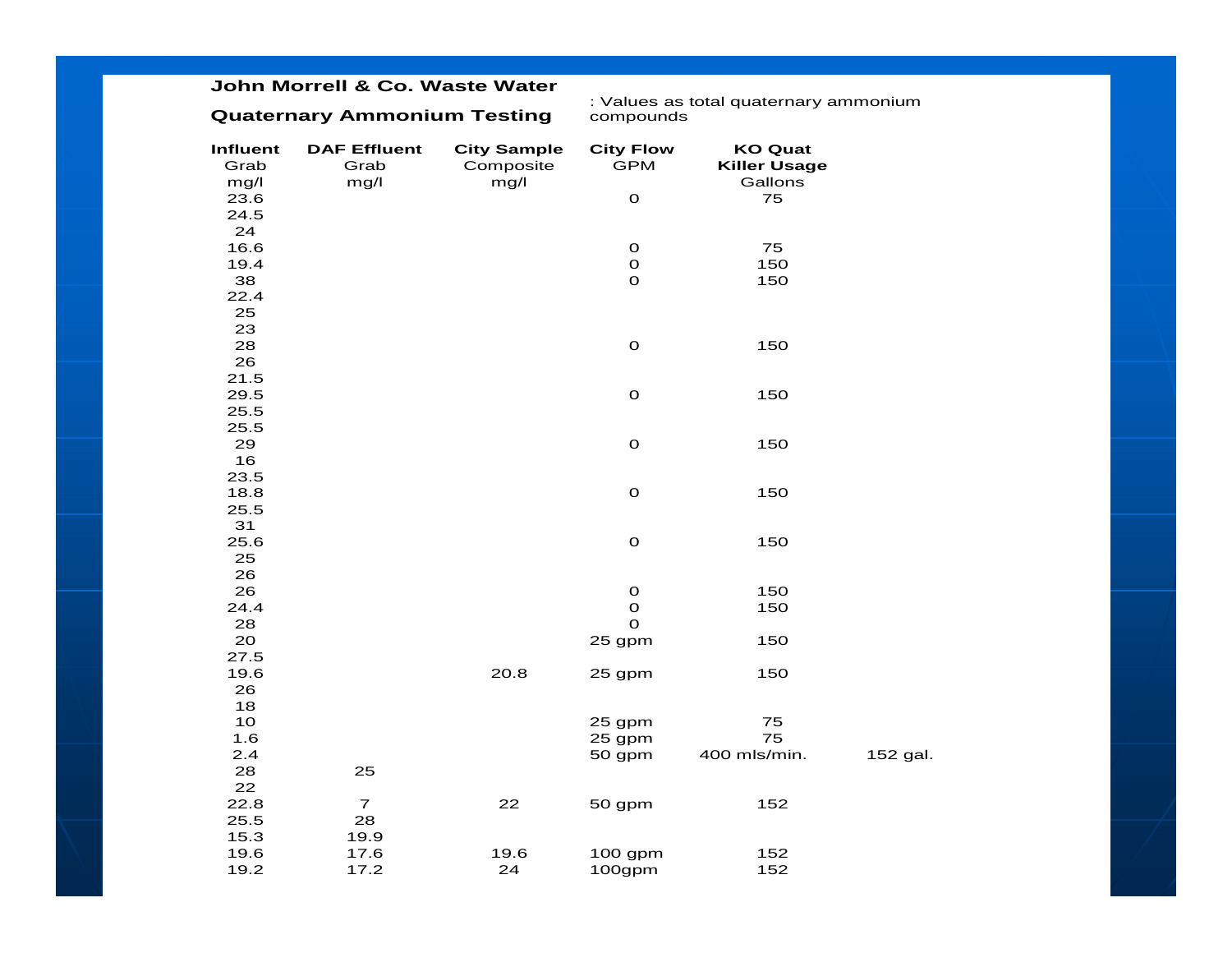|            |                |      |           | 100         |               |           |
|------------|----------------|------|-----------|-------------|---------------|-----------|
| 22-May     | 18.8           | 18.8 | 15.2      | gpm         | 152           |           |
|            | 16.5           | 21.5 |           |             |               |           |
|            | 14.5           | 20.5 |           |             |               |           |
| 23-May     | 18.5           |      | 20 grab   | Flow off    | 152           |           |
|            | 12.5           |      | 24.5 grab |             |               |           |
| 24-May     | $\overline{7}$ |      | 3.0 grab  | Flow off    | 130           |           |
|            | 1.4            |      | 1.1 grab  |             |               |           |
| 25-May     | 3.2            | 1.4  |           | Flow off    | 120           |           |
| 26-May     | 17.2           | 23.2 |           | Flow off    | 500 mls./min. | 200 gal.  |
|            | 25.5           | 22.5 |           |             |               |           |
|            |                |      |           | Flow        |               |           |
| 27-May     | 21.6           | 15.6 |           | Off         |               |           |
|            | 21.5           | 26.5 |           | Flow<br>Off |               |           |
| 28-May     |                |      |           | Flow        |               |           |
| 29-May     | 19             | 14   |           | Off         |               |           |
|            |                |      |           | Flow        |               |           |
| 30-May     | 17.2           | 21.2 |           | Off         |               |           |
|            |                |      |           | Flow        |               |           |
| 31-May     | 8.6            | 15.4 |           | Off         |               |           |
| $1 - Jun$  | 25.0           | 17.2 | 22.0      | 100gpm      | 150 gal/day   |           |
| 2-Jun      | 23.0           | 14.0 | 21.0      | 100gpm      | 150 gal/day   |           |
| 3-Jun      | 30.0           | 15.0 | 10.0      | 100gpm      | 150 gal/day   |           |
| 4-Jun      | 16.0           | 6.0  | 9.0       | 100gpm      | 150 gal/day   |           |
| 5-Jun      | 20.4           | 16.4 | 18.4      | 100gpm      | 150 gal/day   |           |
| 6-Jun      | 14.5           | 7.5  |           | 100gpm      | 150 gal/day   |           |
| 7-Jun      |                |      |           | 100gpm      | 150 gal/day   |           |
| 8-Jun      | 22.0           | 12.8 | 5.6       | 100gpm      | 150 gal/day   |           |
|            |                |      |           |             | South DAF     | North DAF |
| 9-Jun      | 23.5           | 20.0 | 10.8      | 100gpm      | <b>EFF</b>    | Eff       |
| $10 - Jun$ | 21.5           | 13.6 | 20.4      | 100gpm      | 25 grab       | 25 grab   |
| $11 - Jun$ | 22.5           | 14.8 | 14.8      |             | 150 gal/day   |           |
| $12$ -Jun  | 14.0           |      | 20.8      |             | 150 gal/day   |           |
| $13 - Jun$ | 21.0           | 20.5 |           |             | 150 gal/day   |           |
| $14 - Jun$ | 3.0            | 6.5  |           |             | 150 gal/day   |           |
| $15 - Jun$ | 10.0           | 5.0  | 2.5       |             | 150 gal/day   |           |
| $16 - Jun$ | 22.0           | 18.0 | 22.0      |             | 150 gal/day   |           |
| $17 - Jun$ | 19.5           | 19.0 | 20.5      |             | 150 gal/day   |           |
| $18 - Jun$ | 20.5           | 21.0 | 19.0      |             | 150 gal/day   |           |
| $19 - Jun$ | 23.0           | 21.5 | 17.0      |             | 150 gal/day   |           |
| $20 - Jun$ |                |      |           |             | 150 gal/day   |           |
| $21 - Jun$ |                |      |           |             | 150 gal/day   |           |
| 22-Jun     | 25.0           | 14.5 |           |             | 150 gal/day   |           |
| 23-Jun     | 21.5           | 22.0 | 17.5      |             | 150 gal/day   |           |
| $24 - Jun$ | 22.0           | 22.0 | 18.5      |             | 150 gal/day   |           |
| $25 - Jun$ | 19.0           | 22.5 | 20.5      |             | 150 gal/day   |           |
| $26 - Jun$ | 20.0           | 22.0 | 19        |             | 150 gal/day   |           |
| 27-Jun     | 12.0           | 12.5 |           |             | 150 gal/day   |           |
| $28 - Jun$ |                | 12.5 |           |             |               |           |
| 29-Jun     | 2.5            |      |           |             | 150 gal/day   |           |
|            | 2.0            | 4.5  | 6         |             | 150 gal/day   |           |
| 30-Jun     | 21.5           | 20.5 | 17.5      |             | 150 gal/day   |           |